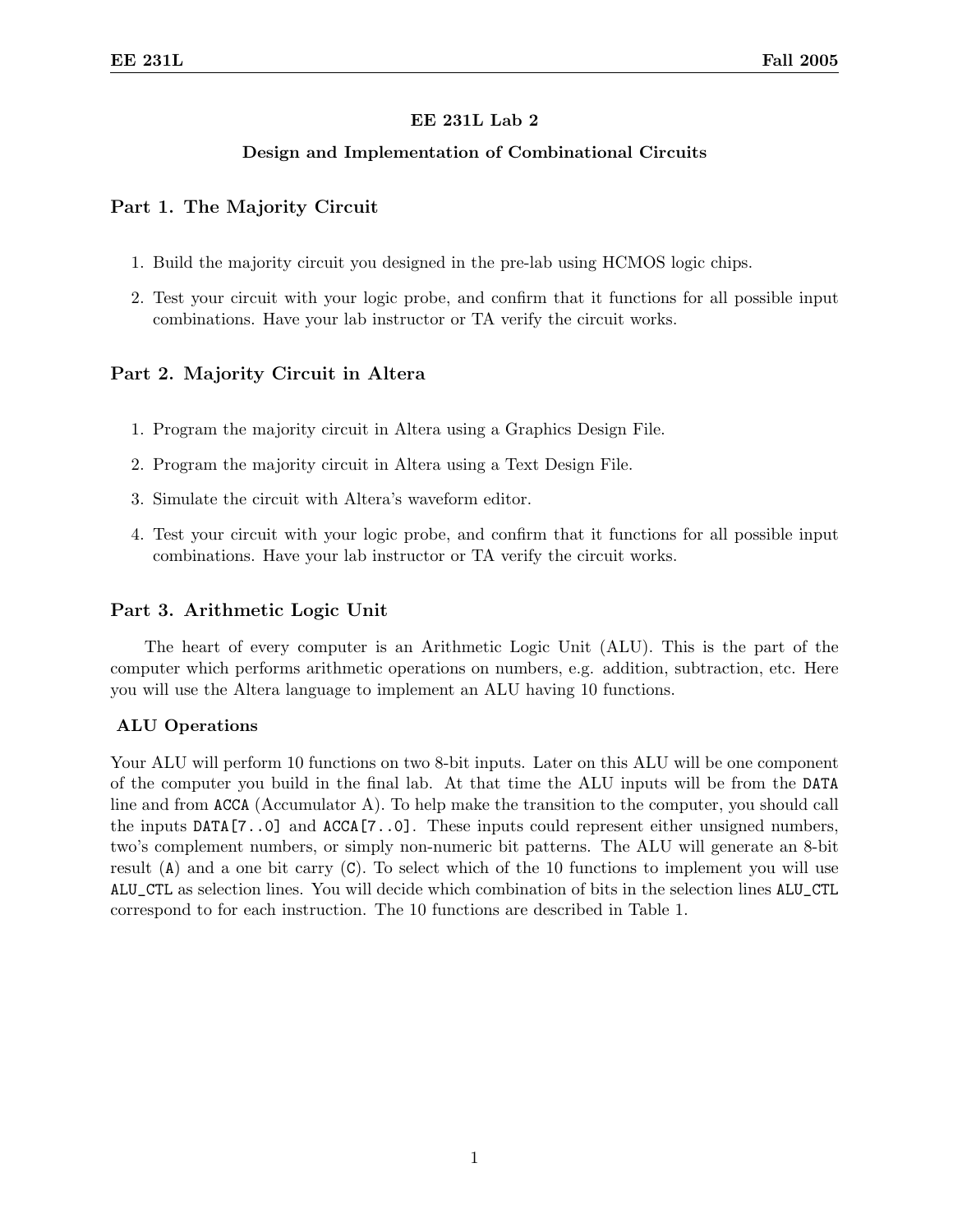

Figure 1. ALU block diagram.

It is up to you to determine how many control lines are necessary to select the ten different functions.

| ALU_CTL | Mnemonic                    | Description                                         |
|---------|-----------------------------|-----------------------------------------------------|
|         | Load                        | DATA $\Rightarrow$ A: Output = DATA input           |
|         | (load into A)               | C is a don't care                                   |
|         | <b>ADDA</b>                 | $ACCA+DATA \implies A: Add DATA and ACCA$           |
|         | (add and store into A)      | C is carry from addition                            |
|         | <b>SUBA</b>                 | $ACCA-DATA \implies A: Subtract DATA from ACCA$     |
|         | (subtract and store into A) | C is borrow from subtraction                        |
|         | <b>ANDA</b>                 | ACCA & DATA $\Rightarrow$ A: Logical AND            |
|         | (logical AND)               | C is a don't care                                   |
|         | <b>ORAA</b>                 | $ACCA$ # DATA => A: Logical OR                      |
|         | $(logical$ OR)              | C is a don't care                                   |
|         | <b>COMA</b>                 | $\overline{ACCA}$ => A: One's complement of ACCA    |
|         | (complement)                | $1 \Rightarrow C$                                   |
|         | <b>INCA</b>                 | $ACCA + 1 \implies A: Add one to the value in ACCA$ |
|         | (increment)                 | C is a don't care                                   |
|         | $_{\rm LSRA}$               | Shift all bits of ACCA one place to the right       |
|         | (logical shift right)       | $0 \implies A[7], ACCA[0] \implies C$               |
|         | LSLA                        | Shift all bits of ACCA one place to the left        |
|         | (logical shift left)        | $0 \implies A[0], ACCA[T] \implies C$               |
|         | $\bf ASRA$                  | Shift all bits of ACCA one place to the right       |
|         | (arithmetic shift right)    | $ACCA [7]$ => $A [7]$ , $ACCA [0]$ => C             |

Table 1. ALU Functions.

- 1. Design your ALU using Altera. Use a Text Design File. Be certain to deal with any unused bit combinations of the ALU\_CTL lines in your Altera program. If for any reason ALU\_CTL should have an undefined bit pattern on its lines during operation you should know what output will be produced.
- 2. Simulate the ALU using the Altera simulator. Test multiple combinations of DATA and ACCA. Choose test values that will test all possibilities for the carry bit.